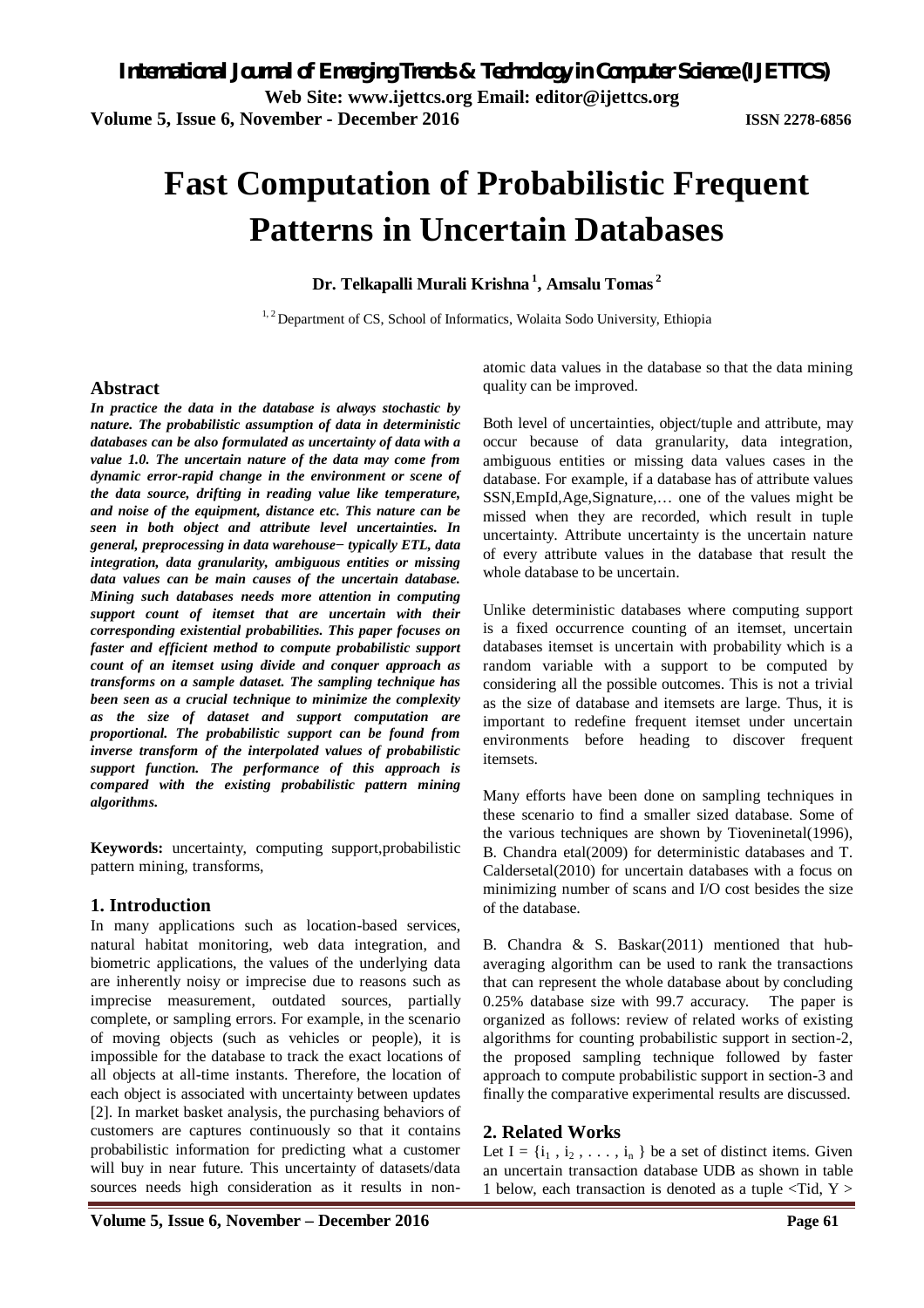# *International Journal of Emerging Trends & Technology in Computer Science (IJETTCS)* **Web Site: www.ijettcs.org Email: editor@ijettcs.org**

# **Volume 5, Issue 6, November - December 2016 ISSN 2278-6856**

where Tid is the transaction identifier, and  $Y = \{y_1(p_1),$  $y_2(p_2), \ldots, y_m(p_m)$  where an item  $y_i$  may be present with a probability  $p_i$ , in the Tid tuple/transaction. The number of transactions containing X in a given UDB with a probability in the range (0,1) is a random variable, the probability of the presence of item X in the given transaction, denoted as *Sup(X)*. There are many algorithms devised to mine frequent patterns from uncertain databases: generate–test, hyper-structures, and pattern growth algorithms. There are two approaches to compute support for frequent patterns assuming that the occurrence probability, p<sub>i</sub>, mutually independent:

#### **2.1. Expectation based approach**

The expectation of the support of an itemset to measure whether this itemset is frequent. C. C. Aggarwal etal(2008) and Chun K. etal(2007) shown that *eSup(X) is*  the sum of products of probabilities of an itemset in a given possible world by a single database scan through the dataset D as

 $e\text{Sup}(X) = \sum \prod P_{\text{f}}(x)$ ,  $P_{\text{tj}}(x)$  is the probability of X in  $j^{\text{th}}$  transaction at possible world W<sub>i</sub>.

However, as it is show in [3] this approach results in inconsistent and misleading mining results as it is not concerned with the frequentness probability.

#### **2.2. Probabilistic approach**

This approach uses the probability of the support of an itemset to measure its frequency.[1]So, an itemset is frequent if and only if the frequent probability of such itemset is larger than a given probabilistic threshold. [1] The probabilistic problem definition of this problem is:

**Definition 2.2.1:** An uncertain item is an item x 2 I whose presence in a transaction t 2 T is defined by an existential probability  $P(x 2 t) 2 (0; 1)$ . A certain item is an item where  $P(x 2 t) 2 f0$ ; 1g. I is the set of all possible items.

**Definition 2.2.2:** An uncertain transaction t is a transaction that contains uncertain items. A transaction database T containing uncertain transactions is called an uncertain transaction database.

It considers the possible world semantics which is stated as, $P(w)$ , is:

$$
P(w) = \prod_{t \in I} \left( \prod_{x \in t} P\left(X \in t\right) * \prod_{x \in T - t} \left(1 - P(X \in t)\right) \right)
$$

**Definition 2.2.3** A Probabilistic Frequent Itemset (PFI) is an itemset with a frequentness probability of at least τ.

To formulate the problem in general, Given an uncertain transaction database T, a minimum support scalar *minSup* and a *frequentness probability threshold* τ, *find all probabilistic frequent itemsets*.

(Thomas Bernecker and etal,2012) they have shown that how to efficiently compute probabilistic support using the following probability generating functions.

$$
F^{i} = \prod_{t \in \{t_1 \dots t_i\}} (1 - P(X \in t)) + P(X \in t).x
$$
  
=  $\sum_{k \in \{0 \dots t\}} c_k z^k$ 

Moreover they have shown that for the coeficient in the probability function generation where k is greater that *minSup* are pruned sothat the complexity is minimized to O(minSup.N).

Despite lots of efforts to approximate and directly compute probabilistic support of items, efficient sampling techniques can minimize the computation with a careful selection of samples, much smaller in size than input database, that can represent the whole database.

# **3. Proposed Algorithm**

#### **3.1. Sampling**

It is clear that the assumption in frequent pattern mining is that the database has a binary itemset values 0 and 1 for the absence and existence respectively, which needs to be transformed to binary matrix matrix before beginning mining task. Similarly, the itemsets in uncertain databases have also existential probabilities which in turn needs to be transformed into probability matrix, called uncertain data model. In order to speed up frequent pattern mining it is important to reduce the database activities in such a way that we can have a sample of the probabilistic database that can hold probably almost all rules to be generated. Minimal size of the database is influential factor dealing about I/O and memory versus accuracy tradeoffs. But this task is cumbersome in deterministic databases where every item is certain and the samples may miss lots of itemsets for rule generation.

However, the uncertain data model can be sampled where the final results of the original and sampled differs very slightly. As [26] stated the sampling technique used is by generating random number r in [0,1] for every transaction ti and reject the item if its existential probability is less than r, which is rejection sampling. This method is naïve and suffers from rejecting many transactions for very low r so that [26] recommends to sample it for some n times. [29] Sampling by using Hub-Averaging algorithm introduce for finding frequent 1-itemsets by B. Chandra and S. Bhaskar(2011) has been used to extract samples from uncertain dataset. As [29] stated the transactions are hubs and items are authority.

Definition: Given uncertain database(UDB) D with item exitential probabilities  $p_i$  in each transaction, a weighted directed bipartite graph  $G(u,v)$  that has an edge every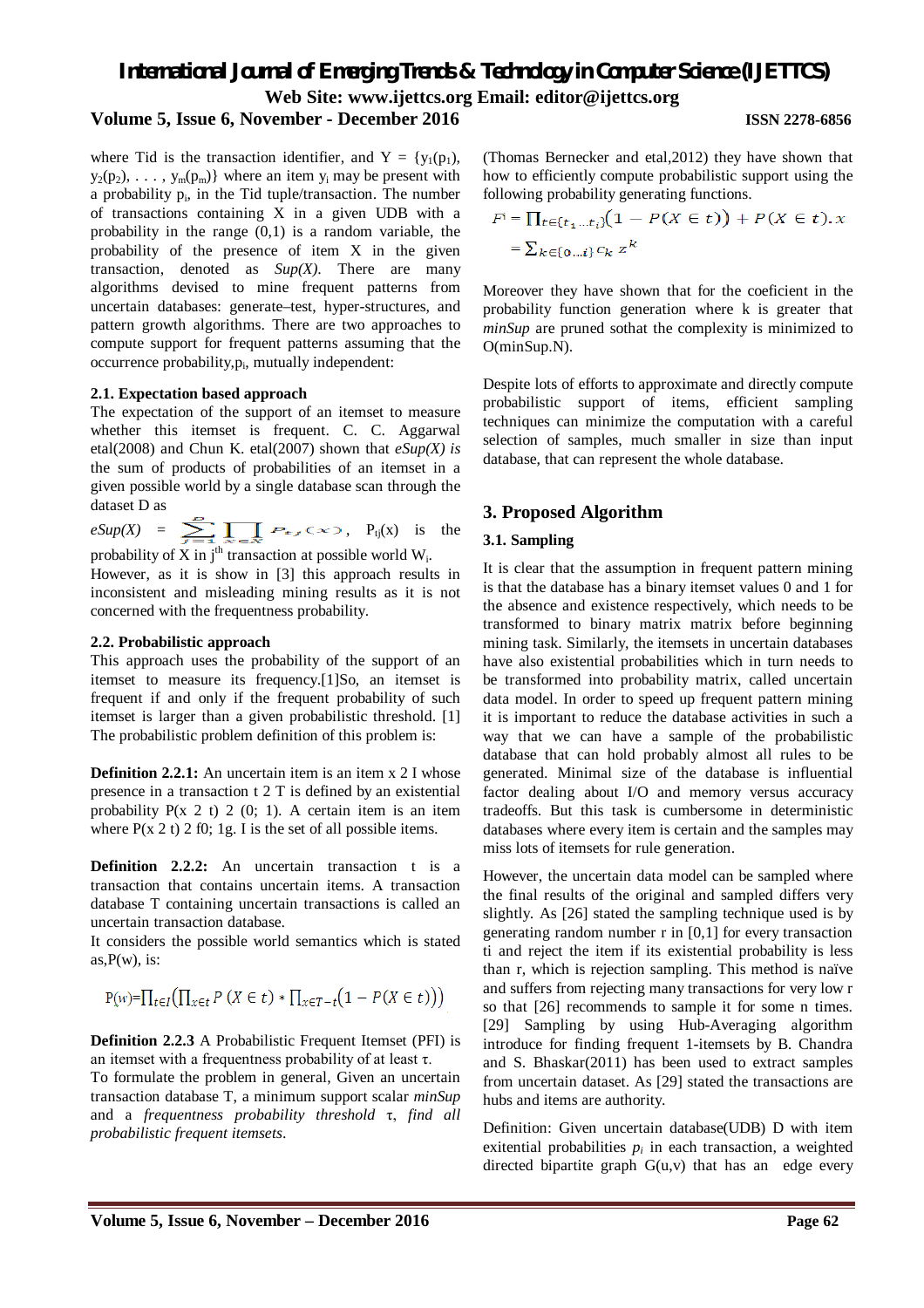# *International Journal of Emerging Trends & Technology in Computer Science (IJETTCS)* **Web Site: www.ijettcs.org Email: editor@ijettcs.org**

# **Volume 5, Issue 6, November - December 2016 ISSN 2278-6856**

occurrence of item X from hub(i) to X where the weight of the edge is its *p<sup>i</sup>* .



for all i 0,1,...m.

Then,

$$
a(i) = \sum_{j \in H(i)} h(j) \cdot p_j(X) \qquad (1)
$$

$$
h(i) = \frac{\sum_{j \in H(i)} a(j) \cdot p_j(X)}{|A(i)|} \tag{2}
$$

#### **3.2. Probabilistic Support Computation**

Given an uncertain database or transactions where items are with existential probabilities *p*which can be written as  $P(X,t)$  |  $t \Box D$ ,  $X \Box I$  where  $X$  is an itemset and t is transaction Id where X to exists, the minimum support threshold  $minSup$ , and the probabilistic support threshold  $\tau$ , then existence of an itemset *X* in the transaction *t, P(X,t),* can be formulated as a independent Bernoulli trials. Lets assume success be the existence of itemset *X* in t alternatively represented as 1 with probability *p* and failure when the itemset  $X$  is absent in transaction  $t$  with probability  $I-p = q$  which is represented by 0. The support count of an itemset X, *Sup(X),* can be easily seen in each of possible world representations  $W = w_l, w_2, \ldots, w_n$ . Therefore,  $\text{Sup}(X)$  is dependent on probability mass function of each of these possible worlds which goes to be a binomial random variable computed over these sequence of independent Bernoulli trials. and computed as:

$$
S(X) = \sum_{i \ge minSup}^{n} P(X = i), \text{ which is } cdf \text{ of } X \text{ for}
$$
  

$$
0 < i < = minSup
$$
  

$$
= 1 - \sum_{i=1}^{minSup-1} P(X = i)
$$
 (3)

The probabilistic support count of an itemset X is frequent, which is at least greater than minSup threshold, can be calculated as follows:

The frequentness probability of an itemset X can be computed using probability generating function as a discrete binomial random variable, X~B(n,p), from a Bernoulli trials , the number of successes in *n* trials, with probability *p* of success in each trial, is:

 $G(z) = \sum_{k=1}^{n} {n \choose i} p^{i} (1-p)^{n-i} z^{i},$  for  $i=0,1,...n$  $=[(1-p)+pz]^n = (q+pz)^n$ 

Since our assumption is the existential probability of itemset/s in each transaction is mutually independent ,n will be 1. Then, for transaction  $t[f_1,t_2,...,t_k]$  where itemset X is uncertain, the pmf of the sum of itemset is the convolution of individual pmf of each itemset with an existential probability in (0,1) as (T. Bernecker and etal, 2009) stated.

$$
G_X(z) = \prod_{i=1}^k (1 - P(X = t_i)) + P(X = t_i). z
$$

$$
= \sum_{k=0}^i p_X(k) z^k \qquad (5)
$$

We can see that  $G_X(z)$ can be computationally highly expensive for an uncertain database where uncertainty is high for the itemsets (i.e. for large *k* in*tk*and large *minSup*) which is about  $O(N^2)$  and optimaly reduced to O(*minSup*.N) as shown in [2]. To minimize the computation lets consider Discrete Fourier Transform(DFT) and define *GX(z)* as *DFT[8]* where the coefficients belongs to  $z^k$  is the value of probabilistic support of a given itemset in the first i transactions is k.

Lets consider a vector  $V_i$  contains coefficients  $p_x(k)$  of each  $t_i$  in (3):

$$
V_i = (p_0, p_1, \ldots, p_n)
$$
, for  $i = 0, 1, \ldots, k$ 

and vector C of size m to store the probabilities  $p_x(k)$  of the convolution of two subsequent Vi.

As we shown in  $(2)$  each V<sub>i</sub>has coefficients p and q that corresponds to each  $t_i$ ,

$$
G^{i}(z) = (1 - P_{i}(X \in t) + P_{i}(X \in t) \cdot z)
$$
  
= q<sub>i</sub> + p<sub>i</sub>z (6)

and vectors 
$$
V_i = (q_i, p_i)
$$
 (7)

Hence, the function  $G(z)$  can be computed by applying repetitive FFT of these vectors subsequently, that is a convolution of all  $G^i(z)$  for  $i = 0,1,...,n-1$ .

$$
G(z) = G^{0}(z). G^{1}(z). \dots G^{n-1}(z)
$$
  
\n=  $[(1-P_i(X \in t) + P_i(X \in t) \cdot z)]$ .  $[(1-P_{i+1}(X \in t) + P_{i+1}(X \in t) \cdot z)]$   
\n=  $[q_i + p_iz] \cdot [q_{i+1} + p_{i+1}z] \dots \cdot [q_{n-1} + p_{n-1}z]$   
\nand  $G(z)_{0} = 1$  since  $(q+pz)^{0} = 1$   
\nHence,  $G(z) = \prod_{i=0}^{n-2} G(z)_i$ 

**Volume 5, Issue 6, November – December 2016 Page 63**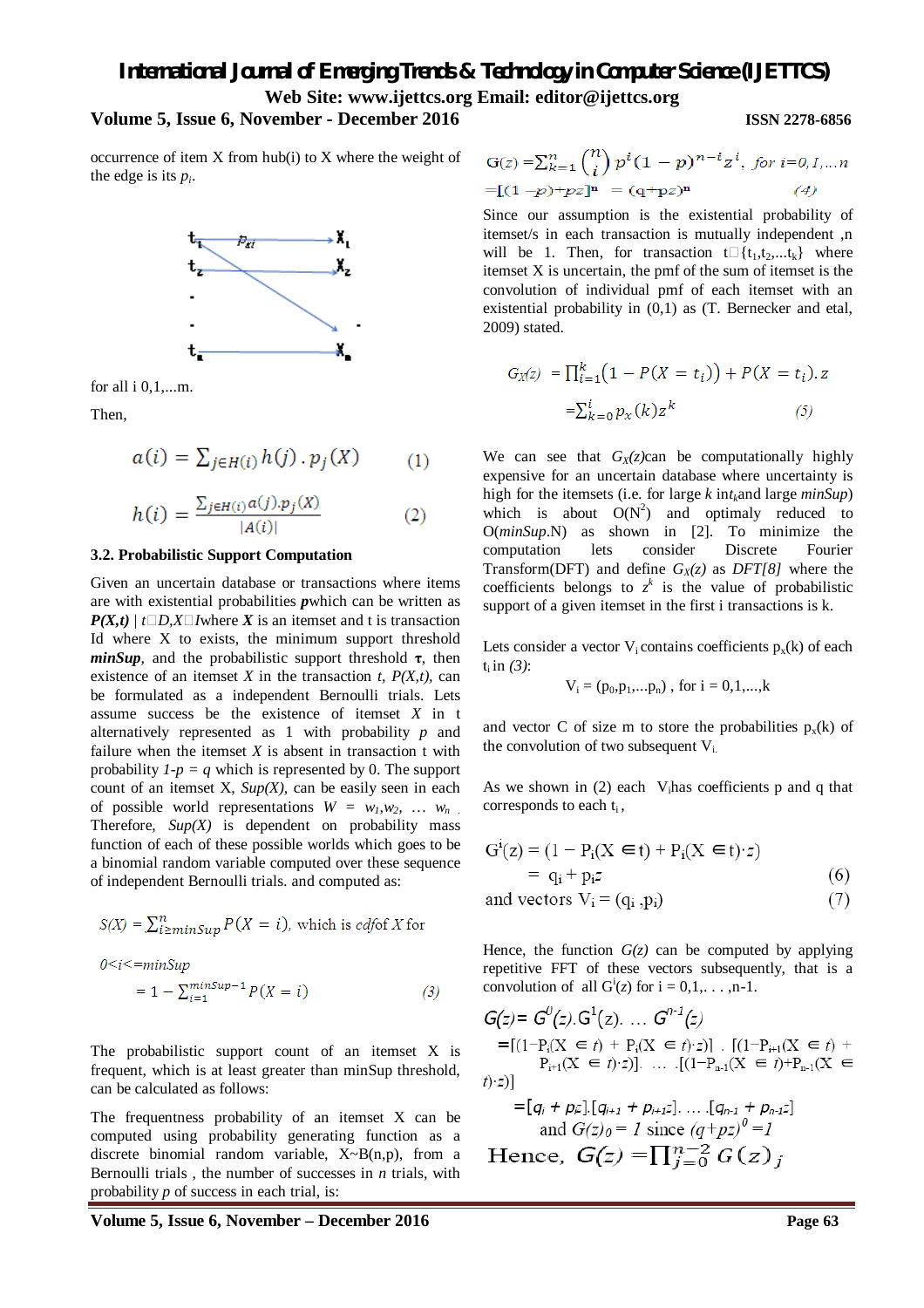# *International Journal of Emerging Trends & Technology in Computer Science (IJETTCS)* **Web Site: www.ijettcs.org Email: editor@ijettcs.org**

# **Volume 5, Issue 6, November - December 2016 ISSN 2278-6856**

#### By taking the iterative version of FFT of vectors V<sub>is</sub> of each  $G^i(z)$ , we can find the coeficient vector for  $G(z)$  by taking the inverse of convolution of all vectors  $V_i$ s. As we know from properties of FFT the optimal complexity is when the size of the two vectors is a power of 2. Therefore, if the size of coefficient vector V is padded by zeros to the nearest ceiling power of 2. Since our goal is to find the probability, which is a coefficient, of  $z^k$  for  $k \leq$ minSup the worst case complexity of non-recursive computation is  $O(n)$  and we need at least three multiplications for a single convolution. The recurrence relation is then

 $T(n) = 2T(minSup/2) + O(n)$ 

The complexity is *O*(*minSup.logN)*

*\_\_\_\_\_\_\_\_\_\_\_\_\_\_\_\_\_\_\_\_\_\_\_\_\_\_\_\_\_\_\_\_*

*Algorithm:Compute-probabilistic support of uncertain itemset in the database*

*\_\_\_\_\_\_\_\_\_\_\_\_\_\_\_\_\_\_\_\_\_\_\_\_\_\_\_\_\_\_\_\_Input : coefficient vectors* V*<sup>i</sup> of uncertain itemset in a transaction* t*<sup>i</sup> Output: probabilistic support of the itemset functiongeneratePro()*  $G(z)$ <sup>0</sup>  $\leftarrow$  1 *for j=1 to n begin if(*V*<sup>i</sup> .size() >= minSup-1) then for k=0 to minSup-1*  $V_k = V_k$  $G(z)$ <sup>*j*</sup> = FFT  $(V_i)^* G(z)$ <sup>*j*-1</sup> *end*  $C = FFT^{-1}(G(z)<sub>n</sub>)$ *return C[minSup-1]*

# **4. Experimental Results**

As I have discussed in the survey report of uncertain database mining, when the size of database is getting very large, big-data, it's merely impossible to compute probabilistic item sets efficiently in the case of PCs specification on which we working on. Even though enough resources are available, the time is so expensive and grows in exponential time in the size of the database and number of distinct items in the database. Sampling, if carefully taken and representative of the original database, can be one of efficient way to address this issue.

Considering the assumption, the items in the database are assigned a normal existential probability distribution.

Sampling over the itemsets was performed using a modified hub-averaging of [9] and run on machine with specifications: Intel Pentium 4, 6GBHDD,2GB RAM .

The datasets were are taken from KDD datasets: connect, mushroom, psumb, psumb star, and T10I4D100K all used as shown in the figure below. The running time goes

exponential as computation of hub and authority is recursive is shown below.

**Table1:** datasets and the running time

The following graph shows that the complexity of sampling as its recursive for each hub to select the top sample rate percent, grows exponentially to sample data.

| <b>Dataset</b> | Sample Ratio |       |        |        |  |  |  |
|----------------|--------------|-------|--------|--------|--|--|--|
|                | 0.03         | ว.05  | 0.1    | 0.2    |  |  |  |
| mushroom       | 0.79         | .36   | 2.43   | 4.53   |  |  |  |
| pumsb          | 33.17        | 55.6  | 107.25 | 197.21 |  |  |  |
| pumsb star     | 53.2         | 86.87 | 165.22 | 308.86 |  |  |  |
| connect        | 59.          | 98.99 | 192.37 | 357.47 |  |  |  |

Comparison of the FFTprobFPgrowth with ProFPGrowth on the different database sizes our approach is giving better thresholds. The following figure shows the run times on different database sizes.



As we can see from Fig1, and [9] B. Chandra & etal conclusion, the for a sampled data size about 0.02% can represent almost the whole dataset. Then as we have mentioned above in section 3.2, the probabilistic support computation can be done with an efficient way. Hence it is a new approach on uncertain database based to find frequent patterns using hub-averaging algorithm.

To compare its performance we have took sampling technique applied and shown in the table below. As we can see that based on the tight statistics bound for the sample size K, the retrieved itemsets with their corresponding time cost are shown.

Both time and number of PFIs are averaged from 10 runs for each K with a corresponding minsup threshold.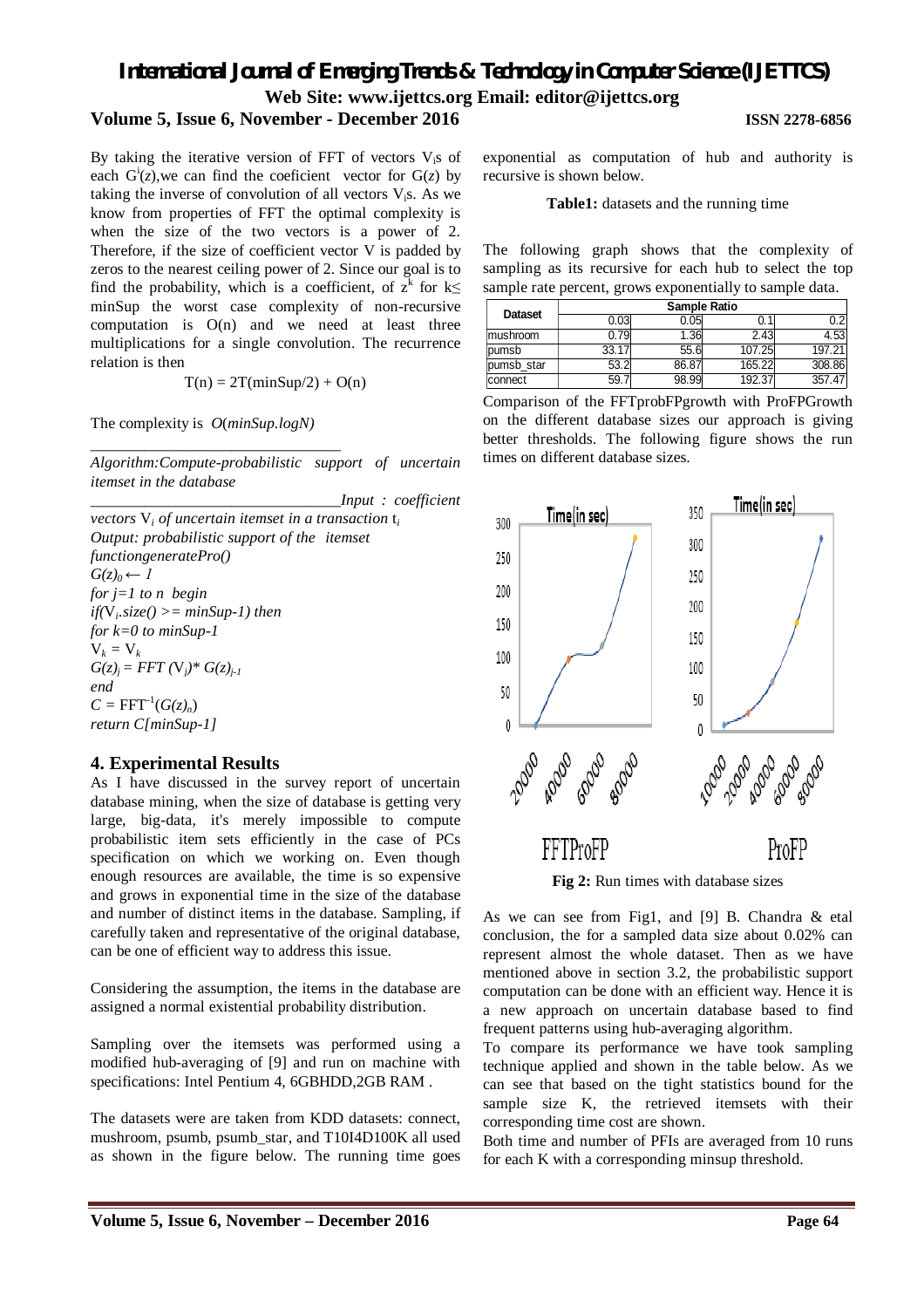# *International Journal of Emerging Trends & Technology in Computer Science (IJETTCS)* **Web Site: www.ijettcs.org Email: editor@ijettcs.org Volume 5, Issue 6, November - December 2016 ISSN 2278-6856**

**Table2:** dataset and running time using random r.

|                |         | connect   |             | psumb     |         | mushroom  |      |
|----------------|---------|-----------|-------------|-----------|---------|-----------|------|
| Size of K      | Support | Time(sec) | <b>PFIs</b> | Time(sec) | PFIs    | Time(sec) | PFIs |
|                | 97.0%   | 1.43      | 15          | 1.99      | 9       | 0.05      |      |
|                | 75.0%   | 1.67      | 1427        | 2.19      | 1598    | 0.09      | 7    |
| $\overline{2}$ | 45.0%   | 2.48      | 12422       | 3.9       | 8847    | 0.1       | 73   |
|                | 97.0%   | 2.09      | 23          | 2.57      | 12      | 0.08      | 3    |
|                | 75.0%   | 2.55      | 25183       | 3.06      | 27243   | 0.11      | 21   |
| 5              | 45.0%   | 8.4       | 200787      | 42.89     | 3525477 | 0.16      | 169  |
|                | 97.0%   | 2.51      | 124         | 3.21      | 11      | 0.12      | 7    |
|                | 75.0%   | 3.18      | 52631       | 3.87      | 25928   | 0.15      | 31   |
| 10             | 45.0%   | 52.6      | 3247984     | 56.01     | 5946376 | 0.16      | 221  |

As sample size iterator, K, increases there is an increase in confidence interval and a decrease in estimation error. However much of time taken by generating random numbers to select samples which resulted in not really clear boundary between the number of PFIs and time taken as this depends on type of the input database.

The accuracy of our algorithm is computed by considering frequent itemsets, maximal frequent itemsets and closed frequent itemsets in both not sampled data and sampled data. Since the rules can be generated from possible combinations of frequent itemsets found, the presence or absence of the itemset depicts the error more crucial than computing margin error of the two output itemsets. Inclusion of all the above three types of frequent itemsets is calculated as follows.

$$
err(FI) = 1 - \frac{\sum_{i=1}^{|FI|} o(FI_i) \notin S(FI)}{|FI|}
$$
 (8)

$$
err(M) = 1 - \frac{\sum_{i=1}^{[M]} O(M_i) \notin S(M)}{|M|}
$$
(9)

$$
err(Cl) = 1 - \frac{\sum_{i=1}^{[Cl]} O(Cl_i) \notin S(Cl)}{|Cl|}
$$
 (10)

The above errors are calculated for each sample ratio chosen from 3% to 30% of the input dataset with the minimum support 6% to 8%. We also took various sizes of datasets, 50,000 to 990,000, to get the weighted average error of the above errors.

The Table3 below shows the weighted average error is subtracted from the original dataset to get the accuracy in each sample ration discussed above.

**Table3**: Accuracy of samples for input datasets

| <b>Dataset</b> | <b>Sample Ratio</b> |                  |       |       |      |  |
|----------------|---------------------|------------------|-------|-------|------|--|
|                | $0.03$ $0.05$       |                  | 0.1   | 0.2   | 0.3  |  |
| mushroom       |                     | 94.1 97.05 97.05 |       | 100   | 100  |  |
| pumsb          | 93                  | 92.86            | 92.86 | 97.62 | 100  |  |
| connect        |                     | 94.8 93.5        | 97.2  | 100   | 100  |  |
| T10I4D100K     | 91.7 91.7           |                  | 92.3  | 96.14 | 97.3 |  |



From Table3 and Fig(2) above we can see that the weighted average error is minimal, about 0.4 which in turn has accuracy about 96% for 30% dataset which is shown below on the figure.



In conclusion, modified hub-averaging sampling technique for uncertain data outperforms the random sampler and can achieve more than 96% for dense uncertain datasets and 95% for sparse uncertain datasets by taking weighted hub-averaging of 0.3% of the total database size.

# **Volume 5, Issue 6, November – December 2016 Page 65**